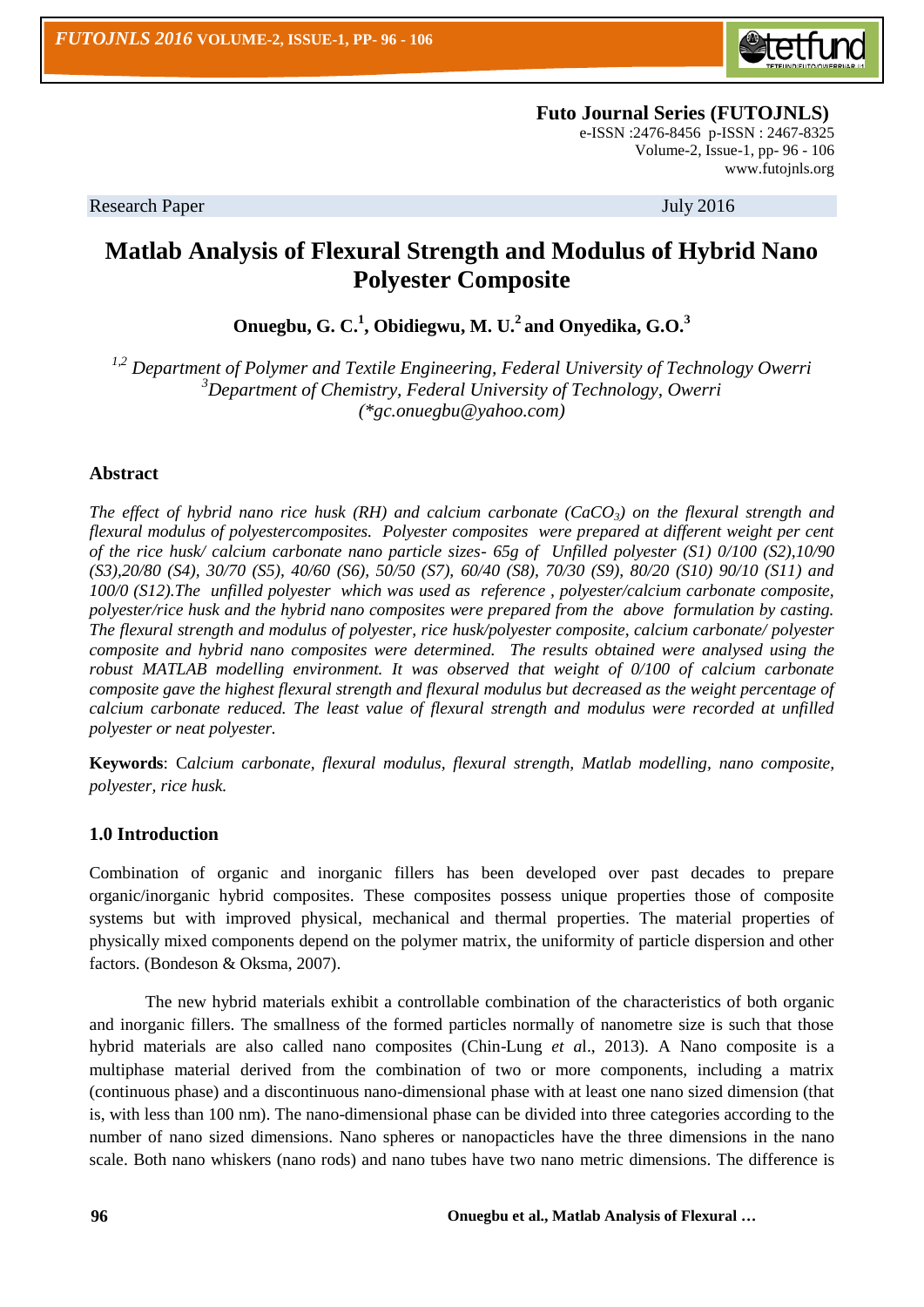that nano tubes are hollow while nano whiskers are solid. Finally, nano sheets or nano platelets have only one nano- sized dimension (Alexander & Dubois, 2000).

Most nano-sized phases have a structural role acting as reinforcements to improve mechanical properties of the matrix (usually a polymer), since the matrix transfers the tension to the nano reinforcement through the interface. Nano reinforcements are useful for biopolymers, because of their poor performance when compared to conventional petroleum- based polymers (Alemdar & Sain, 2009).

Polymer Nano composites usually have much better polymer/ filler interactions than conventional composites (Luduena *et al*., 2007). A uniform dispersion of Nano fillers into a polymer matrix results in a very large matrix/filler interfacial area, which restricts the mechanical mobility of the matrix and improves its mechanical, thermal (especially glass transition temperature- $T<sub>g</sub>$ ) and barrier properties.

The ratio of the largest to the smallest dimension of filler is an important property known as aspect ratio. Fillers with higher aspect ratios have higher specific surface area, providing better reinforcing effects (Azizi Samir *et al*., 2005) and (Dalmas et al, 2007). In addition to the effects of the nano reinforcements themselves, an interphase region of decreased mobility surrounding each nano filler results in a perorating interphase network in the composites which plays an important role in improving the nano composite properties(Paul et al. 2009). For a constant filler content, a reduction in particle size increases the number of filler Particles, bringing them closer to one another; thus, the interface layers from adjacent particles overlap, altering the bulk properties more significantly (Jordan *et al*., 2005) The aim of this work is to determine the effect of Nano filler particle sizes ( rice husk and calcium carbonate) and hybridization of the two fillers on the flexural strength and flexural modulus of polyester composites using MATLAB modelling Analysis .

# **2.0 Materials and Methods**

### 2.1 Materials

General purpose unsaturated polyester resin, and commercial grade methyl ethyl ketone peroxide (Catalyst), poly (vinyl alcohol), gel coat, cobalt naphthanate solution (accelerator) used were bought from Centre for Composite Research and Development, JuNeng Nigeria Limited, Nsukka. Rice husk was obtained from a rice mill in Adani, Enugu State, Nigeria and 11 nm particle size of calcium carbonate was obtained from Micromat Limited, Lagos state, Nigeria .

2.2 Preparation of Hybrid Nano Composites (Calcium Carbonate/Rice Husk Filled Polyester)

The rice husk was sun dried and carbonized at a temperature of 880  $^{\circ}$ C in absence of oxygen using an electric resistance furnace and it was sieved to obtain 11nm particle size at Bio Co. Ltd Seoul, Korea. Prior to the composites preparation, the mould surface was cleaned with acetone and coated with a mould releasing agent. Then, 67 g of general purpose grade unsaturated polyester resin was mixed with one weight percent of methyl ethyl ketone peroxide, two weight per cent of naphthanate for 5 minutes. Different weight percent of nano rice husk /calcium carbonate; 0/100 (S2), 10/90 (S3), 20/80 (S4), 30/70 (S5), 40/60 (S6), 50/50 (S7), 60/40 (S8), 70/30 (S9), 80/20 (S10), 90/10 (S11) and 100/0 (S12) were added to the mixture .They were homogenized and processed by casting to obtain rice husk , calcium carbonate and hybrid nano composites as shown in Table 1 . The Different hybridnano composites were prepared from the following formulations as shown on the Table 2.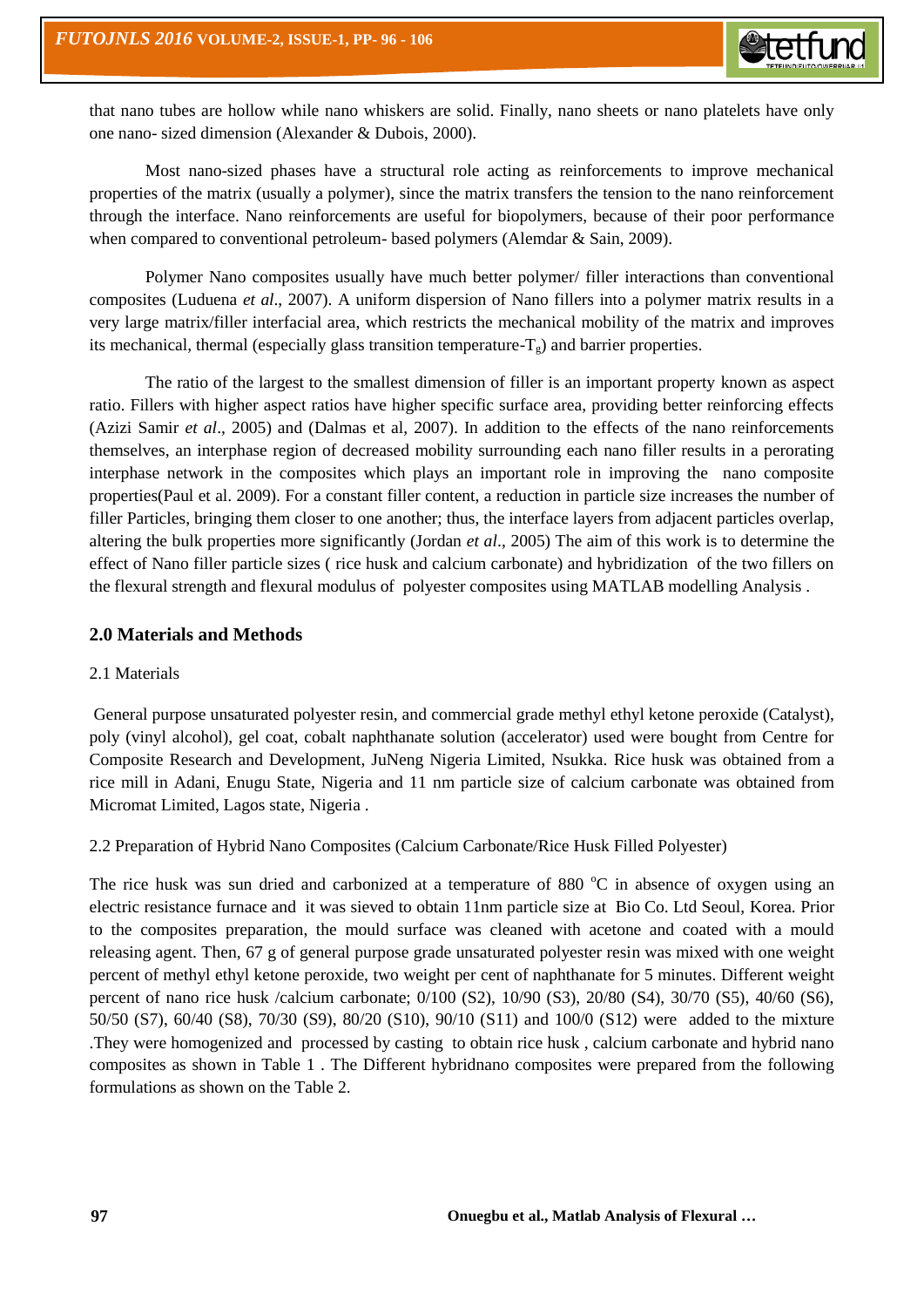

| <b>SPECIMENS</b> | S <sub>1</sub> | S <sub>2</sub>    | S <sub>3</sub>    | S <sub>4</sub>    | S5                | S6                | S7                | S8                | S <sub>9</sub>    | S <sub>10</sub>   | S <sub>11</sub>   | S <sub>12</sub>   |
|------------------|----------------|-------------------|-------------------|-------------------|-------------------|-------------------|-------------------|-------------------|-------------------|-------------------|-------------------|-------------------|
| Weight $(\%)$    | 67g            | $\theta$          | 10                | 20                | 30                | 40                | 50                | 60                | 70                | 80                | 90                | 100               |
|                  | Pure           | RH                | RH                | RH                | RH                | RH                | RH                | RH                | RH                | RH                | RH                | RH                |
|                  | UPR            | 100               | 90                | 80                | 70                | 60                | 50                | 40                | 30                | 20                | 10                |                   |
|                  |                | CaCO <sub>3</sub> | CaCO <sub>3</sub> | CaCO <sub>3</sub> | CaCO <sub>3</sub> | CaCO <sub>3</sub> | CaCO <sub>3</sub> | CaCO <sub>3</sub> | CaCO <sub>3</sub> | CaCO <sub>3</sub> | CaCO <sub>3</sub> | CaCO <sub>3</sub> |

**Table 2.1: Formulation of Hybrid RH and CaCO<sup>3</sup> Nano Particle Sizes**

## **2.3 Testing**

The flexural tests were performed according to ASTM D 790 using Universal Testing Machine at a constant rate of 2 mm/min. Test specimens were cut to 200 mm length, 20 mm width and 3 mm depth .The support span was 160 mm. The flexural strength and flexural modulus were calculated using the following equations. (Navaneethakrishnan *et al.,* 2015).

| Flexural Strength = $3PL/2bh^2$ |  |
|---------------------------------|--|
|                                 |  |

Flexural Modulus =  $mL^2/4bh^4$ (2)

where  $P =$  maximum load applied on test specimen  $(N)$ 

 $L =$  support span (mm)

 $b = width of specimen tested (mm)$ 

 $d =$  thickness of specimen tested (mm)

 $m =$  slope of tangent to the initial strength line portion of load deflection curve (N/mm)

## **3.0 Results and Discussion**

The results obtained from unsaturated polyester composite, hybrid nano composites, calcium and rice husk composites are illustrated in the form of a combined chart which displayed the values of the flexural strength and modulus as bar chart and scatter plots respectively on parallel axes against the force values (Figure 1 to 12). Figure 1 shows the result obtained from regression modelling of the flexural strength and modulus (MPa) of the unfilled unsaturated polyester (S1). Figure 2 shows the result obtained from regression modelling of the flexural strength and modulus of 100 % nano calcium carbonate (0/100 %) filled polyester (S2). Figure 3 shows the results obtained from regression modelling of the flexural strength and modulus of 10 % nano rice husk and 90 % of nano calcium carbonate (S3). Figure 4 shows the results obtained from regression modelling of the flexural strength of 20 % nano rice husk and 80 % of nano calcium carbonate (S4). The results obtained from regression modelling of the flexural strength and modulus of 30 % nano rice husk and 70 % of nano calcium carbonate (S5) is shown in figure 5. Figures 6 to 11 shows the results obtained from regression modelling of the flexural strengths and modulus of 40 % nano rice husk and 60

**98 Onuegbu et al., Matlab Analysis of Flexural …**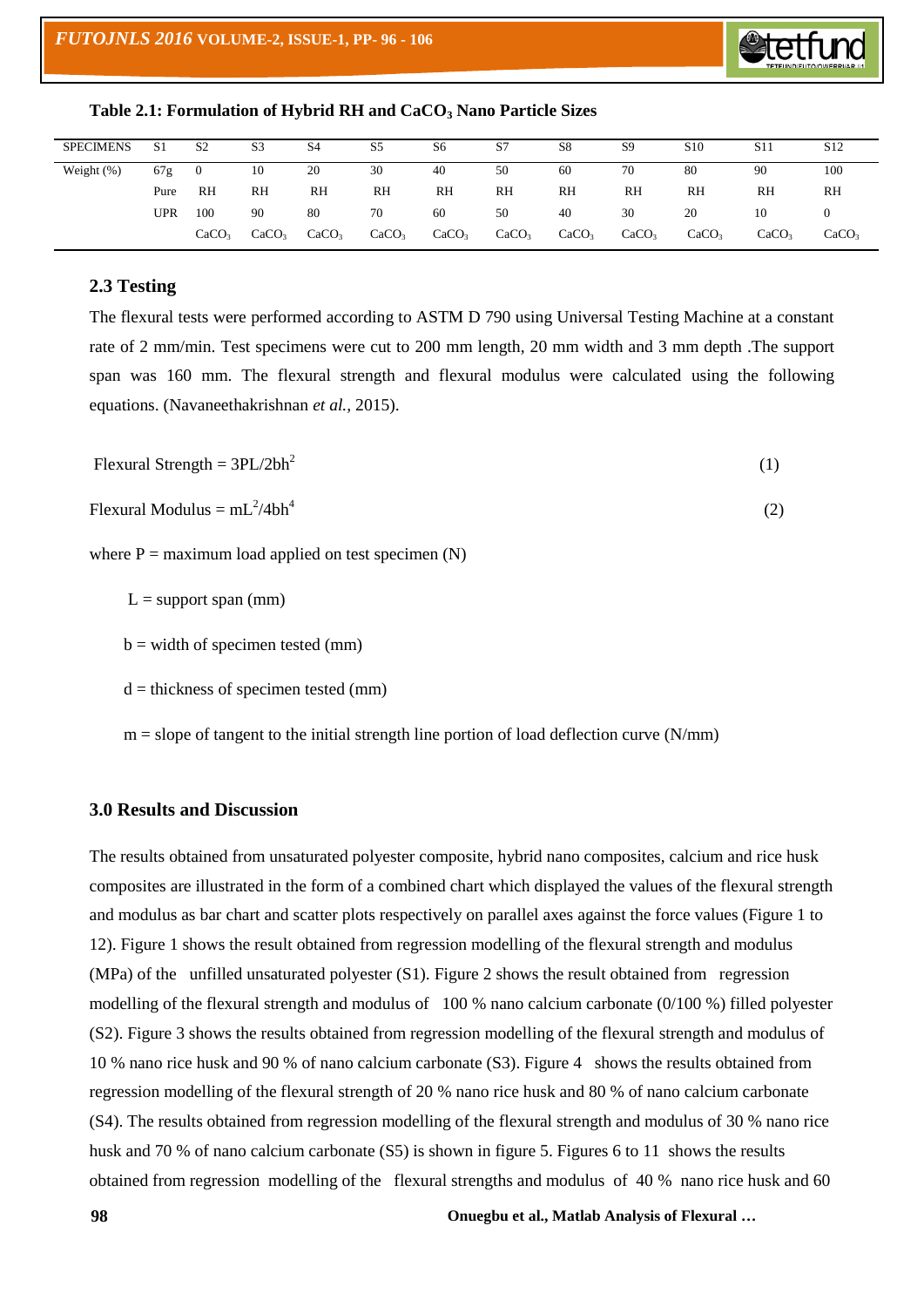

% of nano calcium carbonate (S6), 50 % nano rice husk and 50% nanocalcium carbonate (S7), 60 % nano rice husk and 40 % nano calcium carbonate (S8), 70 % nano rice husk and 30 % nanocalcium carbonate (S9), 80 % nano rice husk and 20 % nano calcium carbonate (S10), 90 % nano rice husk and 10 % nanocalcium carbonate (S11). 100 % nano rice husk (100/0 %) (S12).



Figure 1. Regression modelling of S1 flexural strength and modulus



Figure 2. Regression modelling of S2 flexural strength and modulus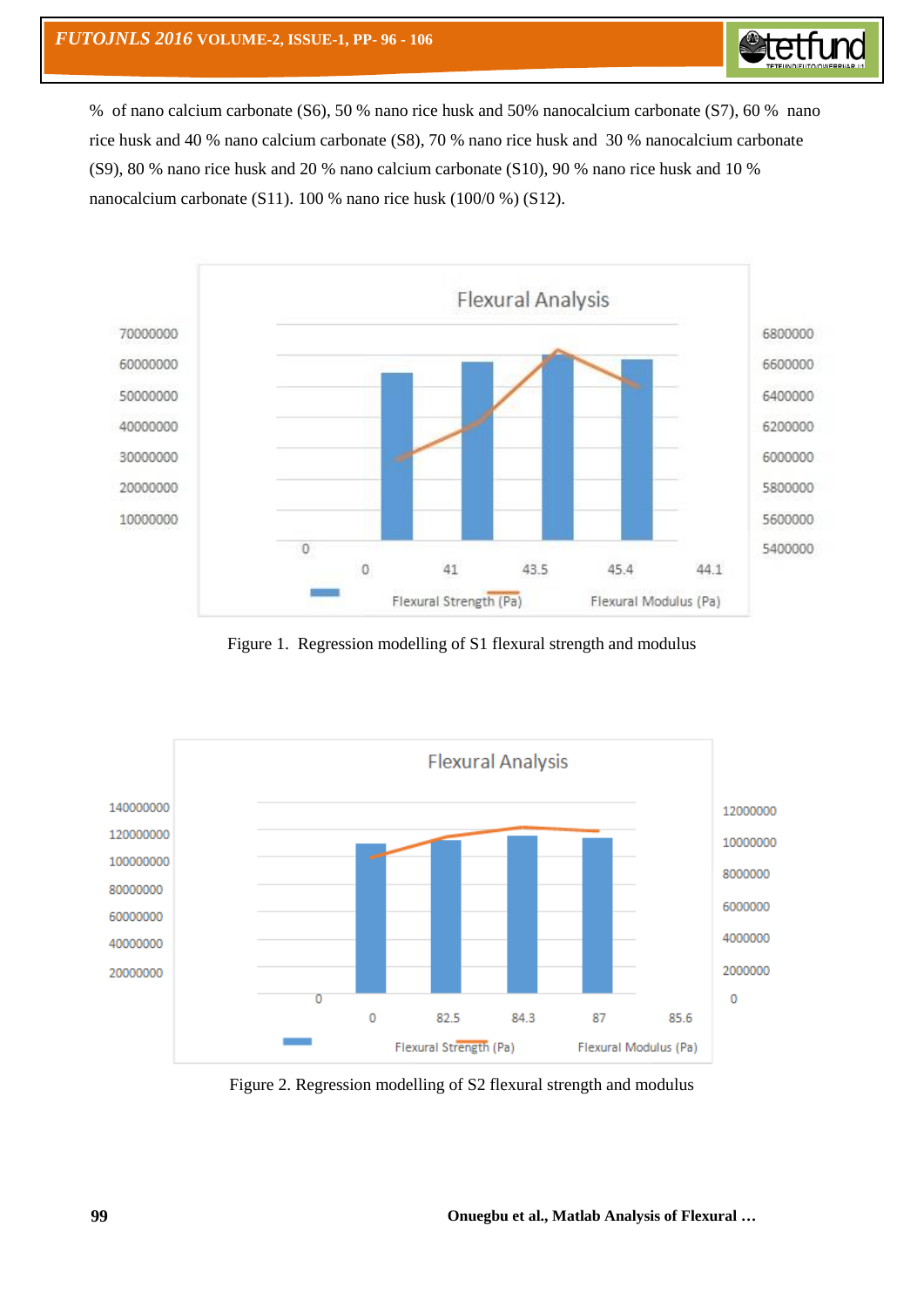





Figure 3. Regression modelling of S3 flexural strength and modulus



Figure 4. Regression modelling of S4 flexural strength and modulus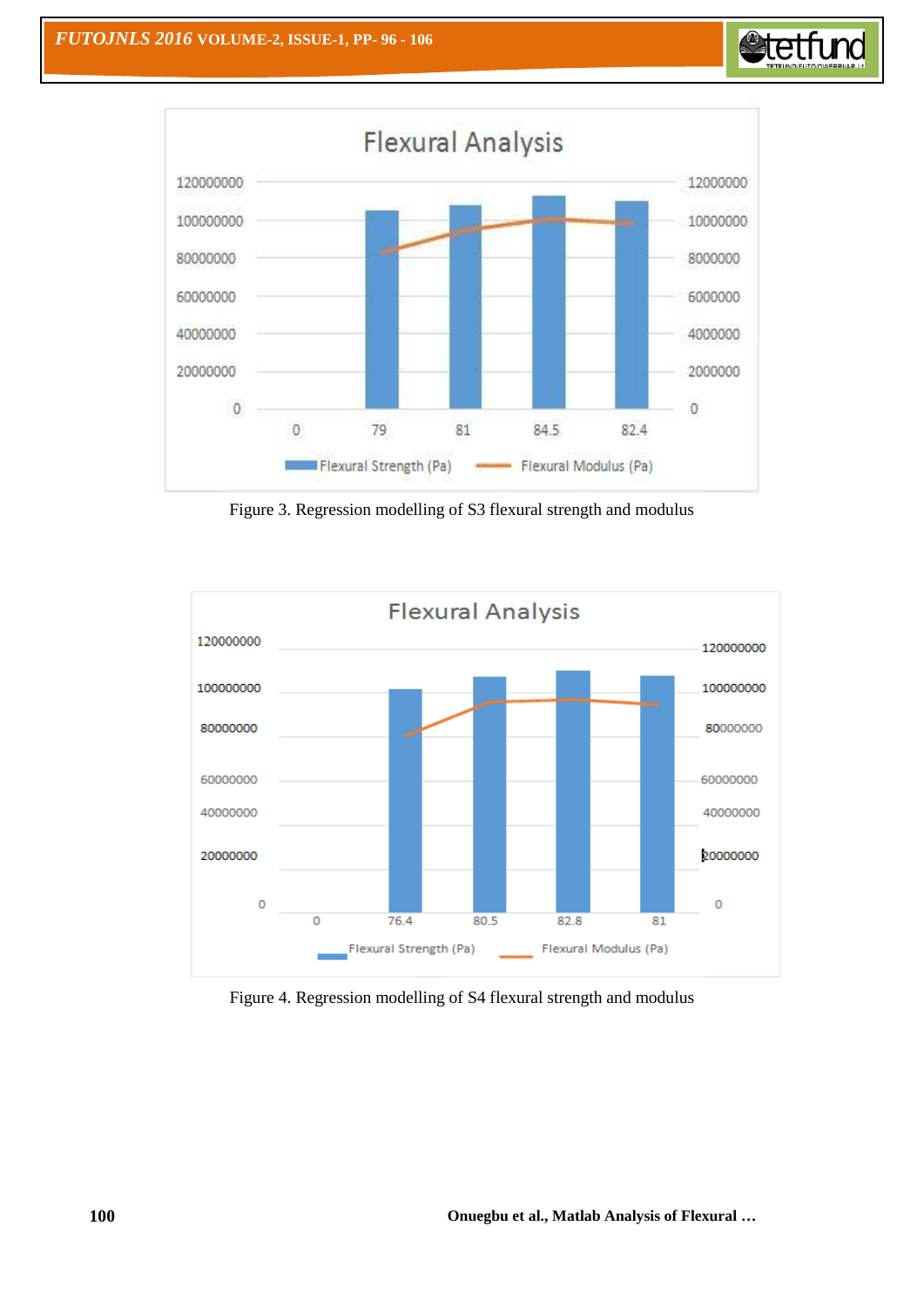



Figure 5. Regression modelling of S5 flexural strength and modulus



Figure 6. Regression modelling of S6 flexural strength and modulus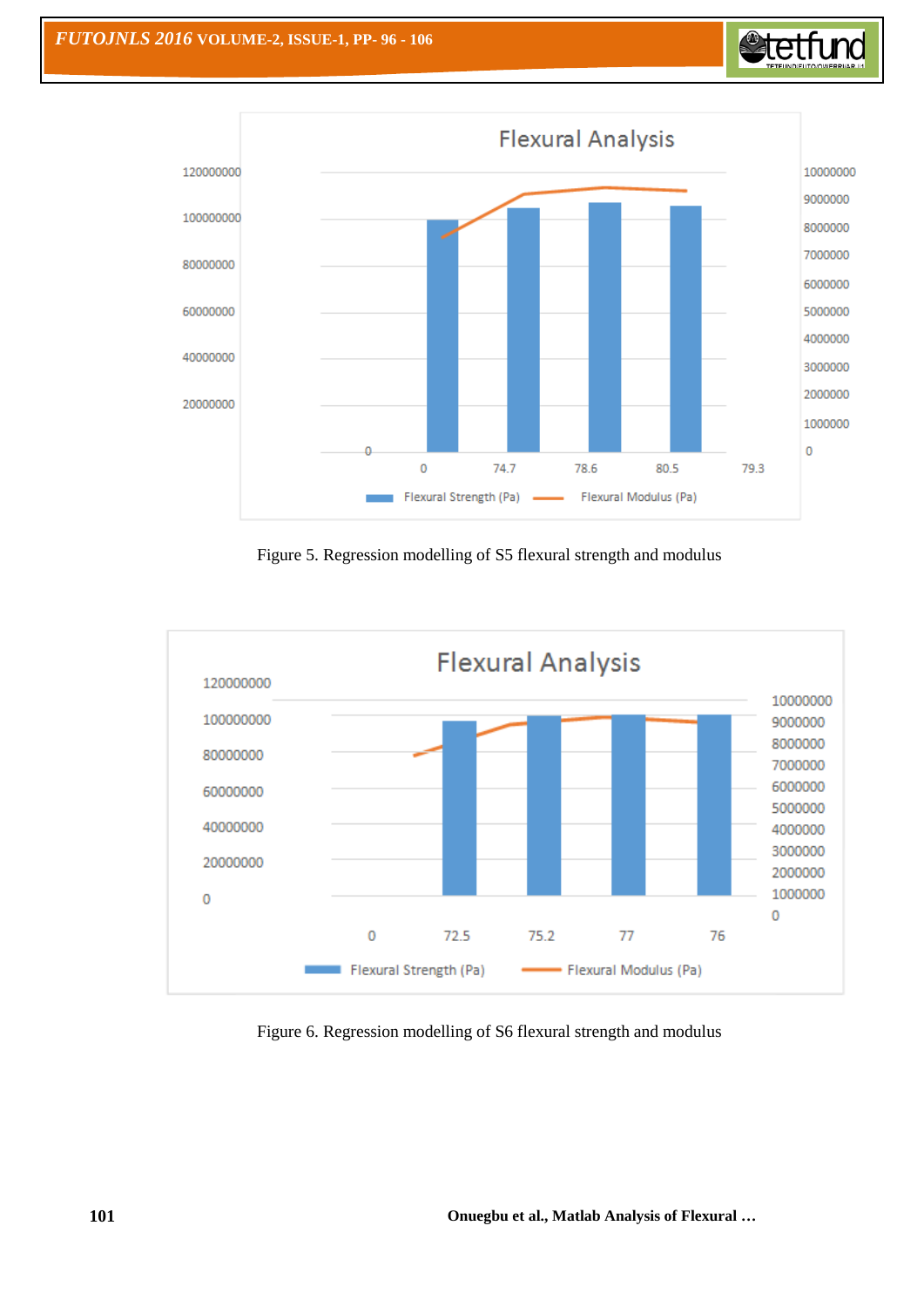



Figure 7. Regression modelling of S7 flexural strength and modulus



Figure 8. Regression modelling of S8 flexural strength and modulus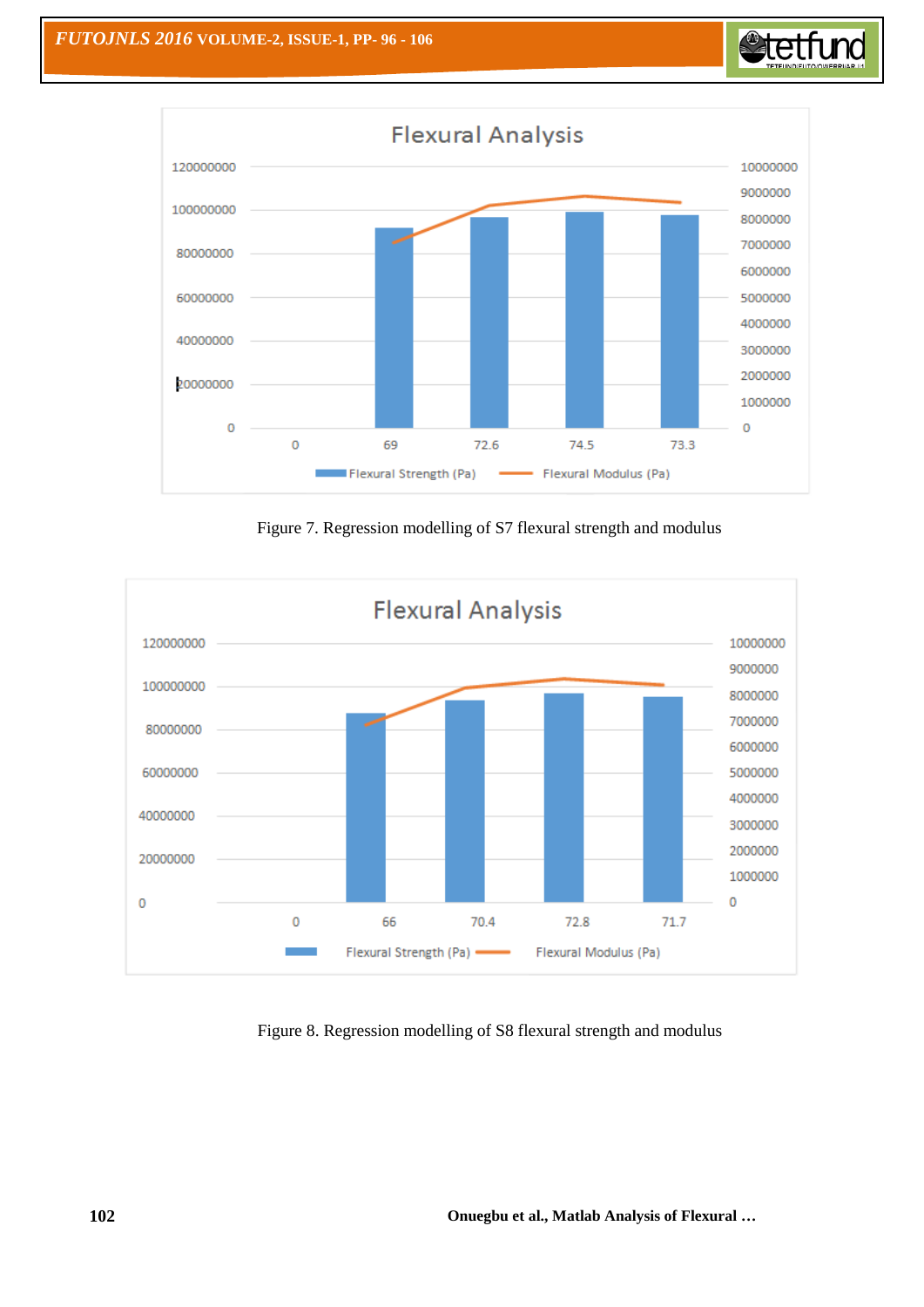



**Flexural Analysis** 

Figure 9. Regression modelling of S9 flexural strength and modulus



Figure 10. Regression modelling of S10 flexural strength and modulus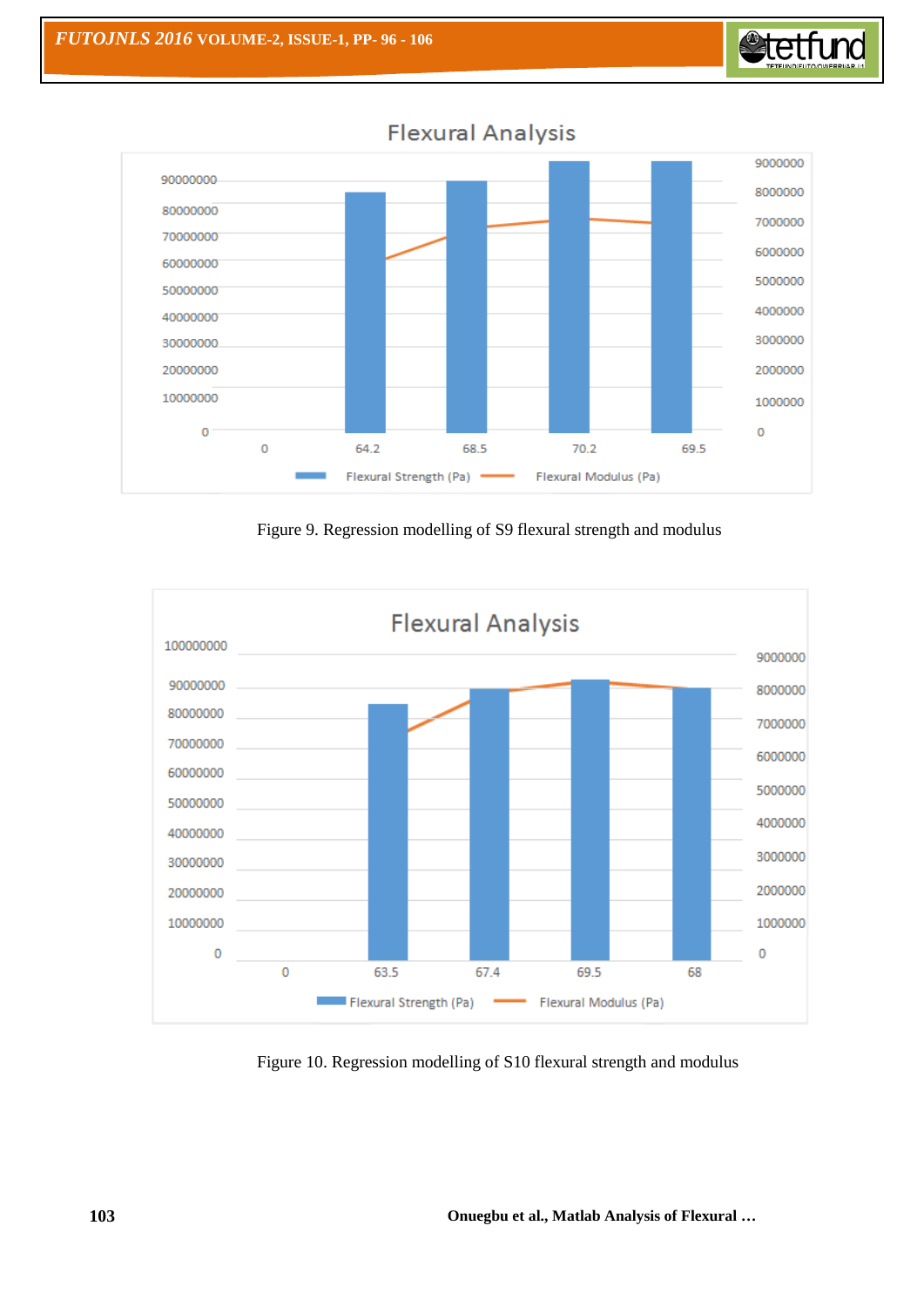





Figure 11. Regression modelling of S11 flexural strength and modulus



Figure 12. Regression modelling of S12 flexural strength and modulus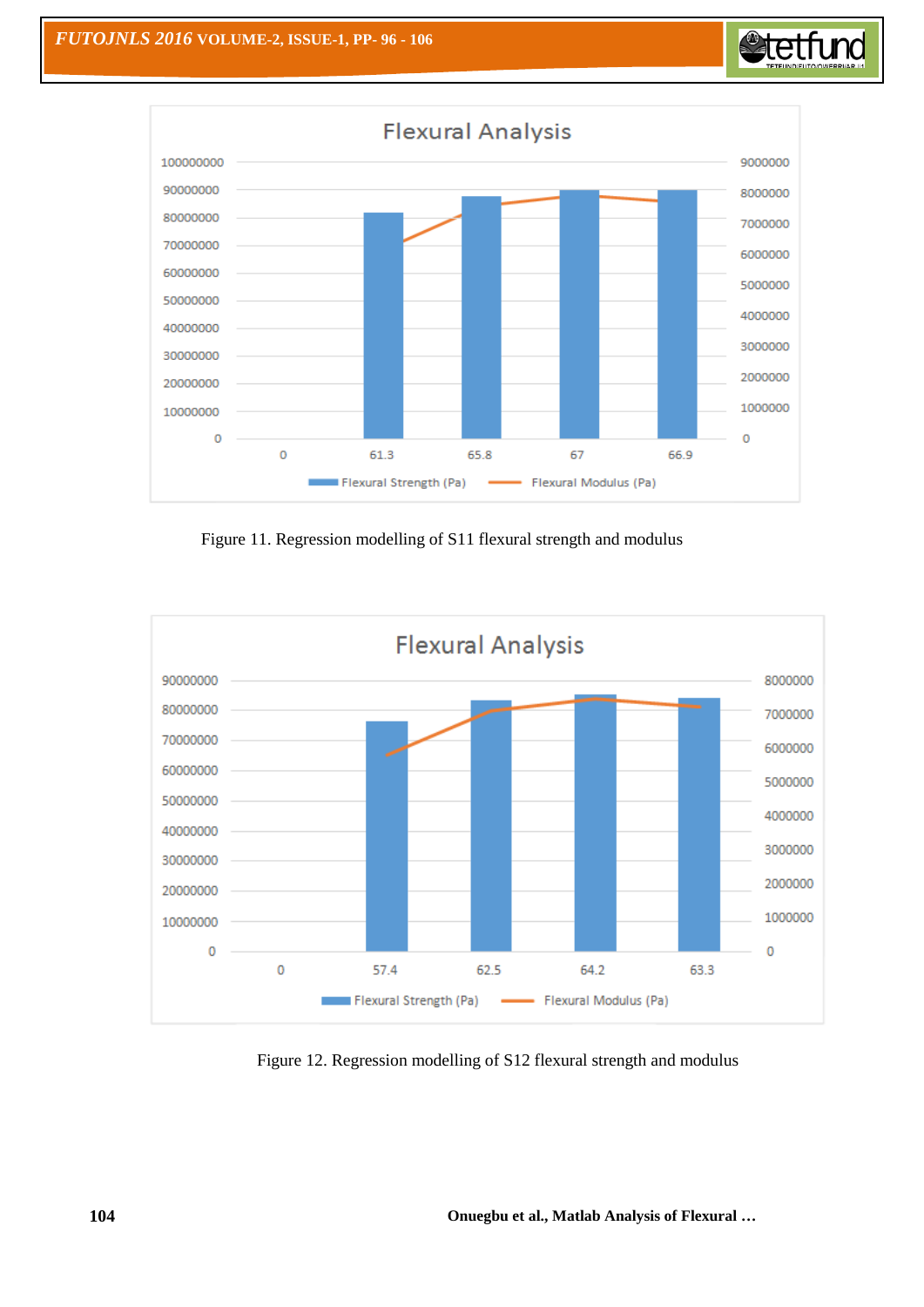

| <b>Samples</b>   | S <sub>1</sub> | S <sub>2</sub> | S3     | <b>S4</b> | S5     | S6     | S7    | S8    | S9    | <b>S10</b> |       | <b>S12</b> |
|------------------|----------------|----------------|--------|-----------|--------|--------|-------|-------|-------|------------|-------|------------|
| Flexural         | 58             | 113.13         | 108.97 | 106.90    | 104.37 | 100.23 | 96.43 | 93.63 | 90.80 | 89.47      | 87.00 | 82.47      |
| strength $(MPa)$ |                |                |        |           |        |        |       |       |       |            |       |            |
| Flexural         | 6.28           | 9.75           | 9.42   | 9.21      | 8.95   | 8.65   | 8.29  | 8.06  | 7.82  | 3.41       | 7.35  | 6.90       |
| modulus(MPa)     |                |                |        |           |        |        |       |       |       |            |       |            |

**Table 2: Flexural strengths and modulus obtained from modelling analysis of a hybrid-nano polyester composite** 

From the results obtained from the MATLAB analysis of the flexural strength and modulus of the unfilled polyester , nano calcium , hybrid nano and nano rice husk composite, the order on the increase in flexural strength and modulus are as follows: $S2 > S3 > S4 > S5 > S6 > S7 > S8 > S9 > S10 > S11 > S12 > S1$ 

Flexural strength being the ability of the material to withstand bending forces. The presence of 100 % calcium carbonate in the composite withstood the bending force due to high density of calcium carbonate as confirmed by Hanin *et al*., (2008). S3 has the second highest flexural strength and modulus values (108.97 & 9.42 MPa respectively). Flexural strength and modulus increased with increases in weight percentages of calcium carbonate in the hybrid ratio. It means that nano rice husk has no impact or effect in the composite flexural strength and modulus. Hybridization of  $CaCO<sub>3</sub>$  with RH is insignificant in determination of flexural strength and modulus and nano  $CaCO<sub>3</sub>$  reveals more effectiveness in filling the polyester. The results show that flexural strength and modulus of hybrid nano composite are greater than those of the unfilled polyester. This is due to the  $CaCO<sub>3</sub>$  and RH fillers helping the polyester matrix to with stand the bending load to a higher magnitude but the unfilled polyester yielded stress concentration sites that led to premature failure and is in agreement with Osman *et al*., (2012).

#### **4.0 Conclusion**

Incorporation of nano rice husk and  $CaCO<sub>3</sub>$  into polyester improved its flexural strength and modulus. The highest flexural strength and modulus occurred at 100 % calcium carbonate but least at unfilled polyester (neat polyester) which proved insignificance of hybridizing the nano calcium carbonate with rice husk in polyester since it has negative effect on the polyester composites.

#### **References**

- Alemdar, A. & Sainin, M. (2009). Biocomposites from wheat straw nano fibres, Morphology, Thermal and Mechanical properties of Composite. Journal of Science and Technology, 68, 557-565
- Alexandre, M. & Dubois, P. (2000). Polymer layered silicate nano composites, preparation properties and uses of a new class. Journal of Materials Science and Engineering, 28, 1-63.
- Azizi S. M., Alloin, F. Sanche, J.Y. and Dufresne, A. (2005). Cellulose nano crystals reinforced poly (oxyethylene). Polymer, 45, 4149-4152.
- Bondeson, D. & Oksman, K. (2007). Polylactic acid/Cellulose whisker nano composites modified by Polyvinyl alcohol, Composites, 38, 2486-2492.